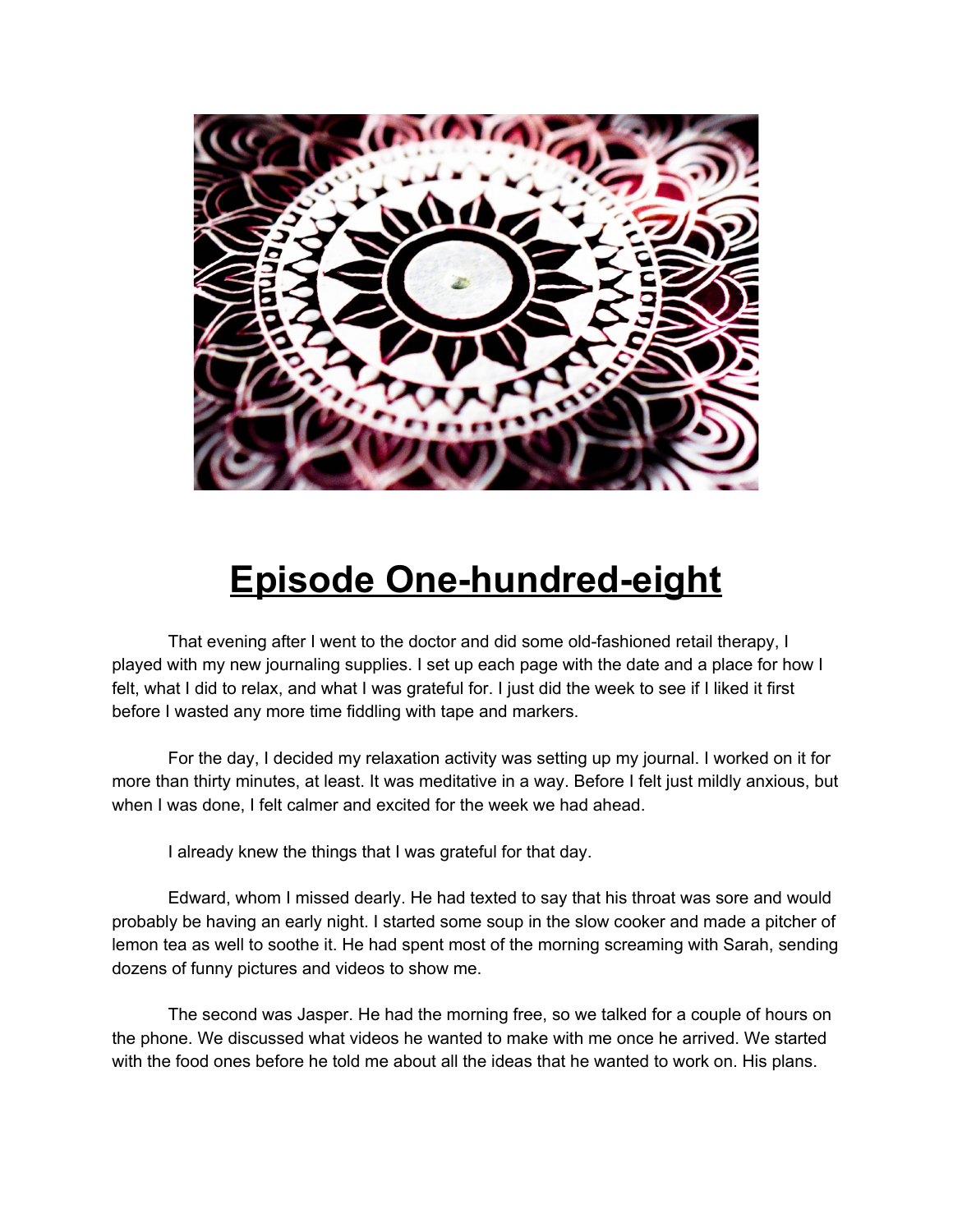He wanted to make retro gaming ones with me. We would play through old games, and we would just talk smack, kind of like I did with Tyler with the movies.

And lastly, I was grateful to Dr. Cauis. I overshared more than what I wanted to in our first session, but he didn't make me feel uncomfortable in any way. Surprisingly, I instantly felt at ease with him. His homework was going to prove an interesting challenge for me, even though it shouldn't have. I had everything to be grateful for, but I would quickly start repeating myself. And I didn't know how to relax.

I thought about what I wanted to do every day. I knew that I required more than thirty minutes, though. My brain just needed to shut off for a little while and have a break. No overthinking, no second-guessing. I wished that Edward could just take over my brain for a few hours to give me a minute to breathe. And then I thought about our date night.

"Edward, can I talk to you about something?" I asked after I had sat him down at the dinner table with a bowl of tomato soup and a couple of grilled cheese sandwiches.

"Of course," he smiled as he pulled one of them in half. He took a big bite, watching me curiously. Most men would have been worried about the phrase, but he was so secure in us, it didn't even cross his mind that it could be something bad. I smiled to myself, glad he felt that way. What I wanted wasn't bad. Just naughty.

"Sunday, you still don't want to go anywhere. Right?" I began.

"Yeah. Unless there was something that you wanted to do?" He offered, stirring his soup with his spoon before taking a bite. He smiled at me charmingly. "We could go out and have brunch if you wanted. I just think that I'd like to stay in most of the day if that's alright."

"Well," I cleared my throat, "um," I laughed and sighed, feeling embarrassed about how sweet he was being. I went ahead anyway. "Can we actually just turn off our phones and spend the entire day fucking again?"

Edward choked on his bite of sandwich, laughing and swallowing heavily. He took a big gulp of his tea to wash it down. "I love that you're bringing it up like this and asking in advance and everything."

I giggled. "I am for a reason, though. I wanted to know if you would like to spend it... playing. Role-playing."

"What did you have in mind?" He stirred his soup again. Edward knew better than to put something in his mouth, just in case. He was also trying to pretend that he wasn't extremely excited by my request. He was a good actor, but I could see it in his twinkling green eyes.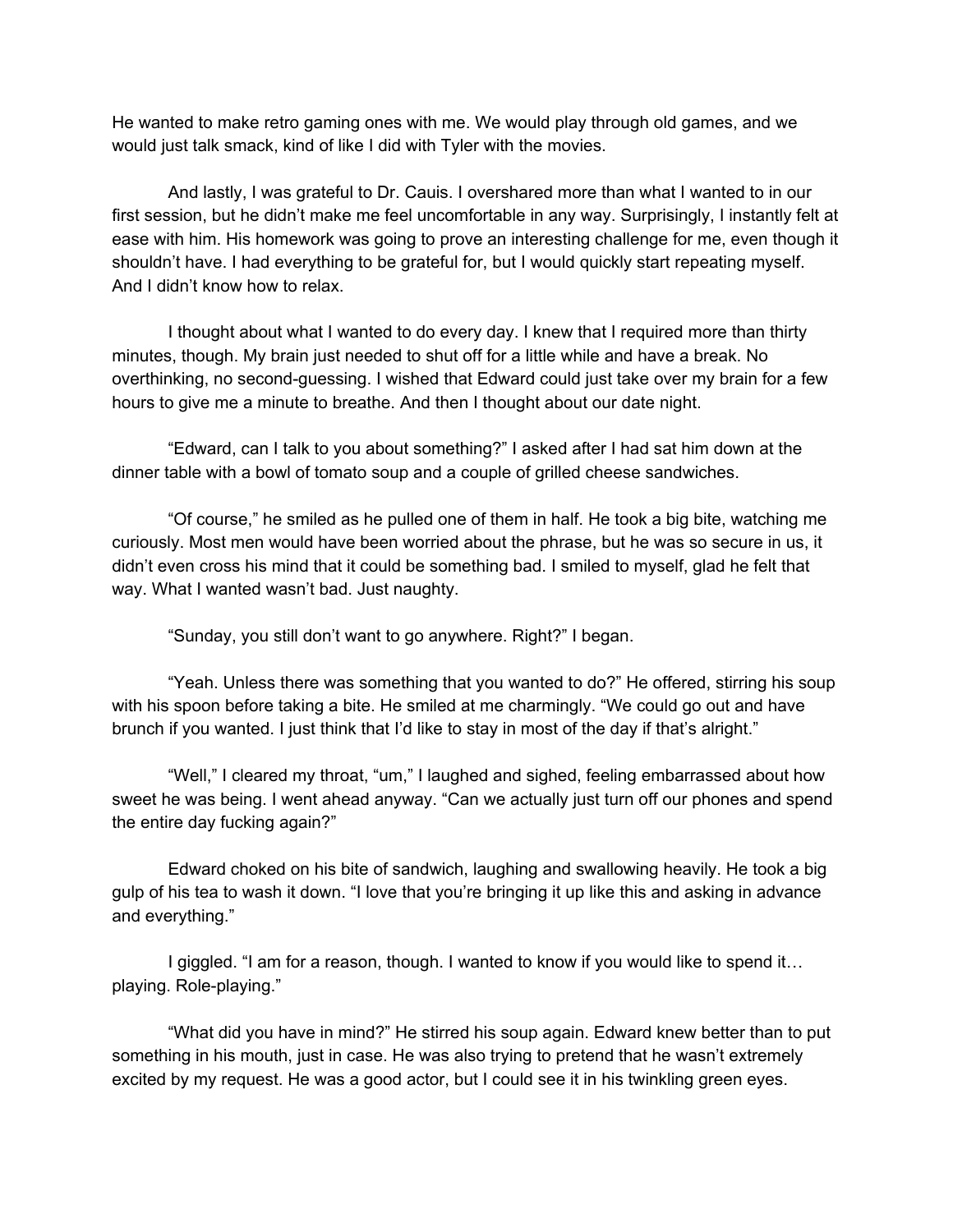"My doctor says that I need to relax more and I think that he's right. I need to not think for a day, and I want you to be in charge. Whatever you want. Whatever you want me to do, whatever you want us to do together. If you want me on my knees the entire time or baking cookies. I don't care. I want to be totally submissive to you. I'm tired of my brain and thinking."

"The entire Sunday?" He questioned.

"Yeah, if we can."

He looked away from me for a moment before glancing back. "And I can do whatever I want the entire time?" He asked next. "Even if it's totally sexual all day long?"

"Edward, anything. I will do whatever you want."

His grin got so wide. "So, if I give you my credit card and I tell you to go lingerie shopping so that I have a nice selection to pick from… You'd do it?"

"Is that how you want to spend our Sunday?" I inquired with a smirk.

"That's how I want you to spend tomorrow to prepare. While I'm filming. I want you to go out and buy…" He thought for a moment, doing some sort of kinky math in his head. "At least a dozen different things for me to pick from for you to wear."

"A dozen?" I laughed. "That's a lot for one day."

Edward ignored me. "At least. All different styles and colors. More, the better. Give me a variety. I want you to model them for me on Sunday, and I'm going to take pictures of you again. And get some shoes. Stockings, too. The whole thing."

"What about lipstick?" I teased. This wasn't entirely where I thought he would go first. I thought we were going to play vampire and victim again.

"Yes," he answered, leaning in. He held my gaze from across the table as he did. "Can you… Can you get some necklaces? Really long ones?"

"Long like my strand of pearls? Do you know the ones? They go almost to my belly button."

He swiftly nodded. "Exactly."

I nodded slowly as I took in his request. "Okay, I can do that. What else?"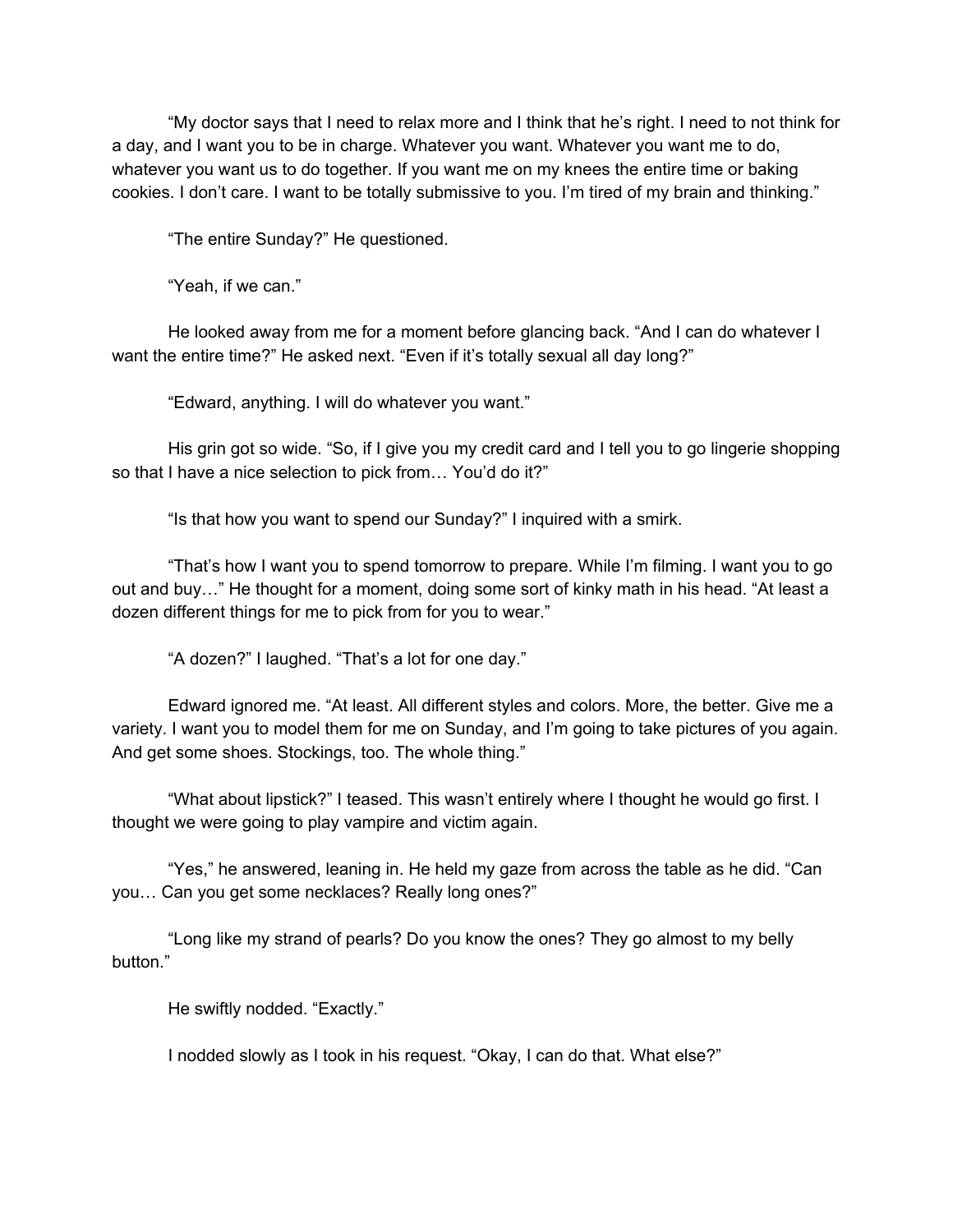Edward's smile grew wider when he realized that I wasn't going to argue with him. "That list you keep joking about it. I want it. I'm serious. I want you to fill it out for me. The dirty checklist."

"I don't think that you'll be surprised, but okay," I laughed a little awkwardly, taking his hand from across the table. "I'm going to tell you that there is going to be a lot of 'haha no's in there for you. A lot of jokes. Probably a page just for notes."

He took a bite of his grilled cheese and slowly chewed, smirking a bit. He was still holding my hand with the other while he ate. "I want to do the things you enjoy."

"I'll enjoy having you take control of me in every way. I want to give you all your fantasies. And I like it when you're confident and controlling. Also, I know that I'm way kinkier than you, so nothing you're going to do will really surprise me."

"I feel like I should almost be offended," he joked with a smile.

I laughed again and thought about my answer. "You're getting kinkier. That's why I want to do whatever you want. I want to see what we should explore next."

"So, if we woke up early, you would happily dress in whatever lace thing that I picked out for you? And let me do whatever I wish to you the entire day? While taking pictures of it?" He asked just to make sure.

"God, yes. Please."

"What if I want to spank you again? Tie you to things? Gag you?"

I rolled my eyes hard. "You already know that I like those things." I took a sip of my tea.

"What if I want to take pictures by the pool again? In the daytime?" He was all about finding out all the details. I liked that about him. It made me smile. He was good at contracts for a reason. This was Business-Edward mixing with pleasure-Edward.

"The walls and hedges are huge. No one can see in unless they're in the house. We can do whatever you want outside in the backyard. This place was designed to feel open while still closed off from the rest of the world. And the waterfall by your pool is loud enough to drown out the sounds that we would make."

"I want to play with food," Edward shyly declared. His cheeks were slightly pink as if he was embarrassed. I already knew that he did. "I've wanted to for a while."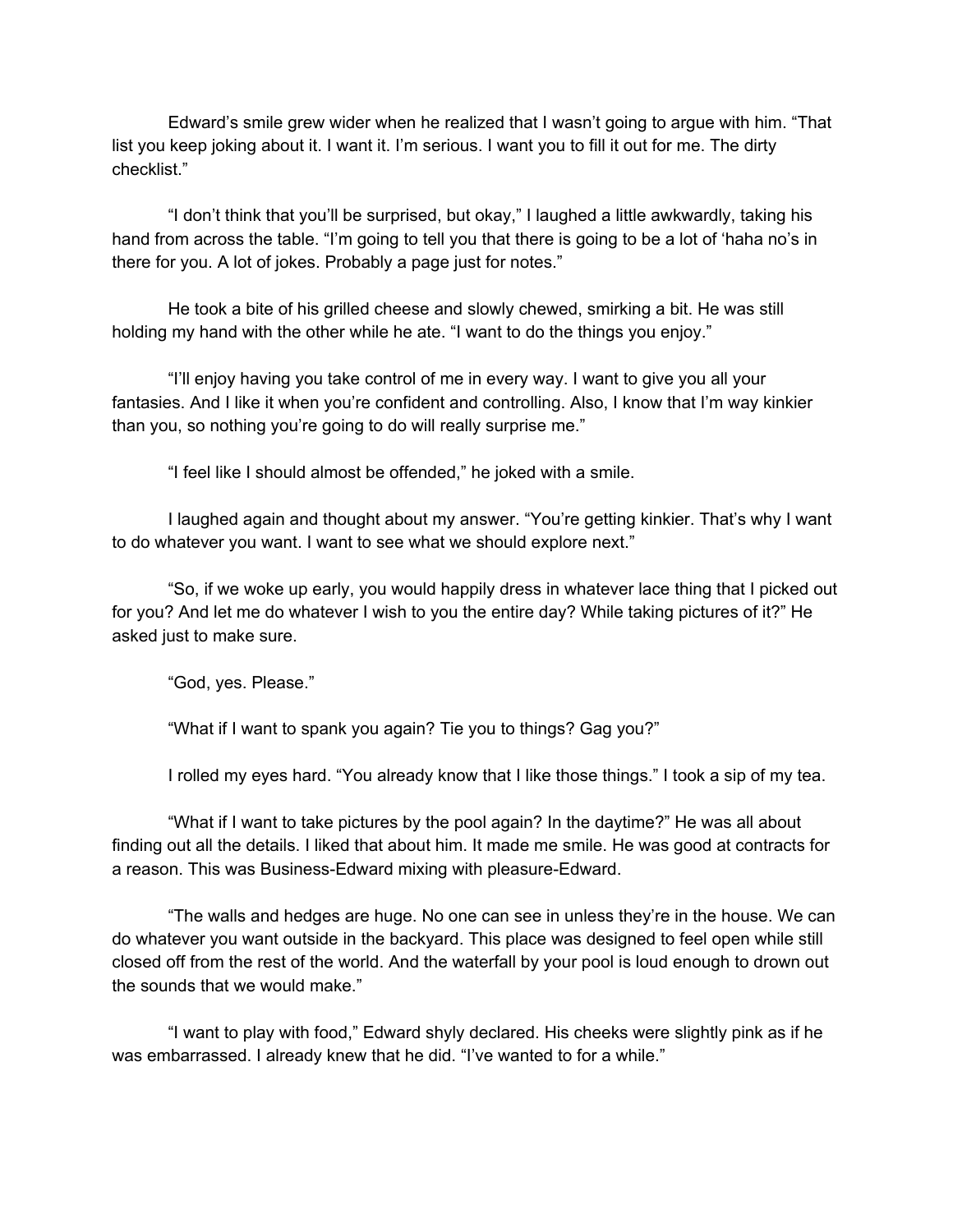"You'd like for me to buy that as well tomorrow? Food good for that?" I deduced, trying to help him along. I could tell that he was still feeling timid and having trouble asking for what he wanted. One day we would finally completely work past that.

Edward looked away from me, smiling to himself as he did. Slowly, he stirred his soup again. "Yeah. Get easy stuff for the day so that you don't have to cook anything. Though I do love the idea of your cookies, I know how long they take you to make."

"I'll make you some soon," I promised. "Any other requests?"

"I want you to shop like you're me," he informed me very seriously, making me giggle. "I mean it, Isabella. Go wild."

"Will you punish me if I don't?" I inquired a little quietly, just peeking at him from the corner of my eyes as I took a bite of my dinner.

His tongue moved in his closed mouth, words, and ideas rolling around in it as he considered how to respond to me. "Yes. But I don't think that you want to start like that. I think you want to be a good girl and do exactly what I tell you to do," he urged, looking directly into my eyes. I felt warm all over, a tingling starting at the base of my spine.

"Yes, sir," I smiled, biting my bottom lip a little. "Do you just want lace?"

"Give me a bit of everything."

I licked my bottom lip, looking up and thinking about all the fun things that I was going to buy for him. "I'm probably going to go cheaper… just in case we happen to destroy anything. That was an expensive dress you ruined last time."

"Sorry," he murmured.

"Liar. We both liked it, and you know it."

Edward laughed. "Yeah, you're right." Then he sighed heavily. "I have to go to work tomorrow now while thinking about all the things that you're buying for me." He took in a deep breath. "Things that you're literally encouraging me to rip off your body. Oh, god."

"And if you wanted… you can use some of your new toys on me." I offered flirtatiously as my fingers ran along his knuckles down to his fingertips. "Maybe one of the plugs."

"Oh…" He drew out as he thought about it. "That's a fun idea. So, on Sunday, we turn off our phones. But what about Jasper?"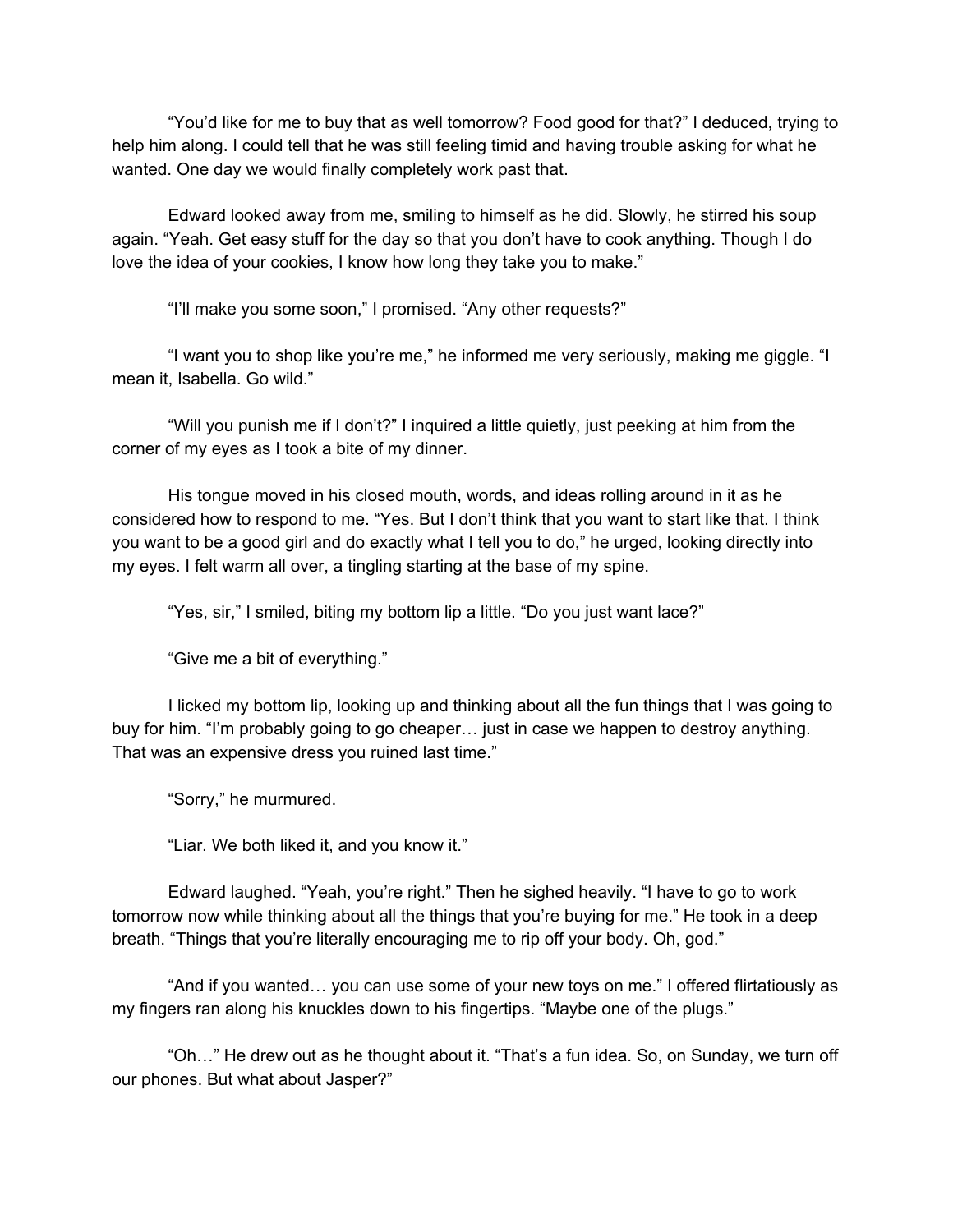"I thought you'd be sending the pictures to him." I smiled. "We'll put them on silent, and he is the exception. But you get to decide when and what he sees. You're totally in charge."

"Shall I have you call me 'sir'?" He said a bit sarcastically as he turned his palm up to take my hand.

"If that's what you want. I'll call you whatever you like, Tony," I smirked, holding his gaze as I did.

He sighed and looked out towards the pool for a moment. His eyes drifted off in the direction of the city lights. "It feels strange when you use that name," he admitted. "I came to America to become a different person, and you're the first individual that I was around that made it feel like I really could be. I like it when you call me Edward. It makes me feel exceptional in a way that I can't describe."

"Wow," I breathed out softly then giggled as I flushed. "That was a surprisingly sweet and meaningful thing to say in a conversation that started with me asking you to dominate me, Edward," I spoke his name purposefully as I pressed my palm to his.

"I can beat your ass and hopefully give you thirty orgasms in a day but still recognize that you are the best part of my life and that you give me happiness and hope on a daily basis," he expressed dryly. At the very end, he gave me a heartwarming smile.

I laughed at his joking attitude and purposefully over-sentimental words. "Please, bend me over something and spank me. I would love it so much. Please, don't be gentle. Monday morning, I want people to ask me why I'm walking funny."

He scoffed loudly. "I won't be that rough."

"I really want you to spank me hard."

Edward sighed, thinking about it for a moment. "I couldn't do that with my hands. Even if I wanted to. I don't think that I could not pull back. I don't want to hurt you."

But I already had an answer to that. "You could use a belt. A soft leather one."

"I don't want to hurt you," he repeated.

"I don't want you to, either. I don't want you to draw blood or anything," I looked him knowingly, teasing him about his fangs. I had a tiny mark on my neck still. He kind of rolled his eyes but smirked. "I just… I just want to feel different. I don't want to think about families or work. Or moving, money, or my emotions. I want to think about you and nothing else. I want to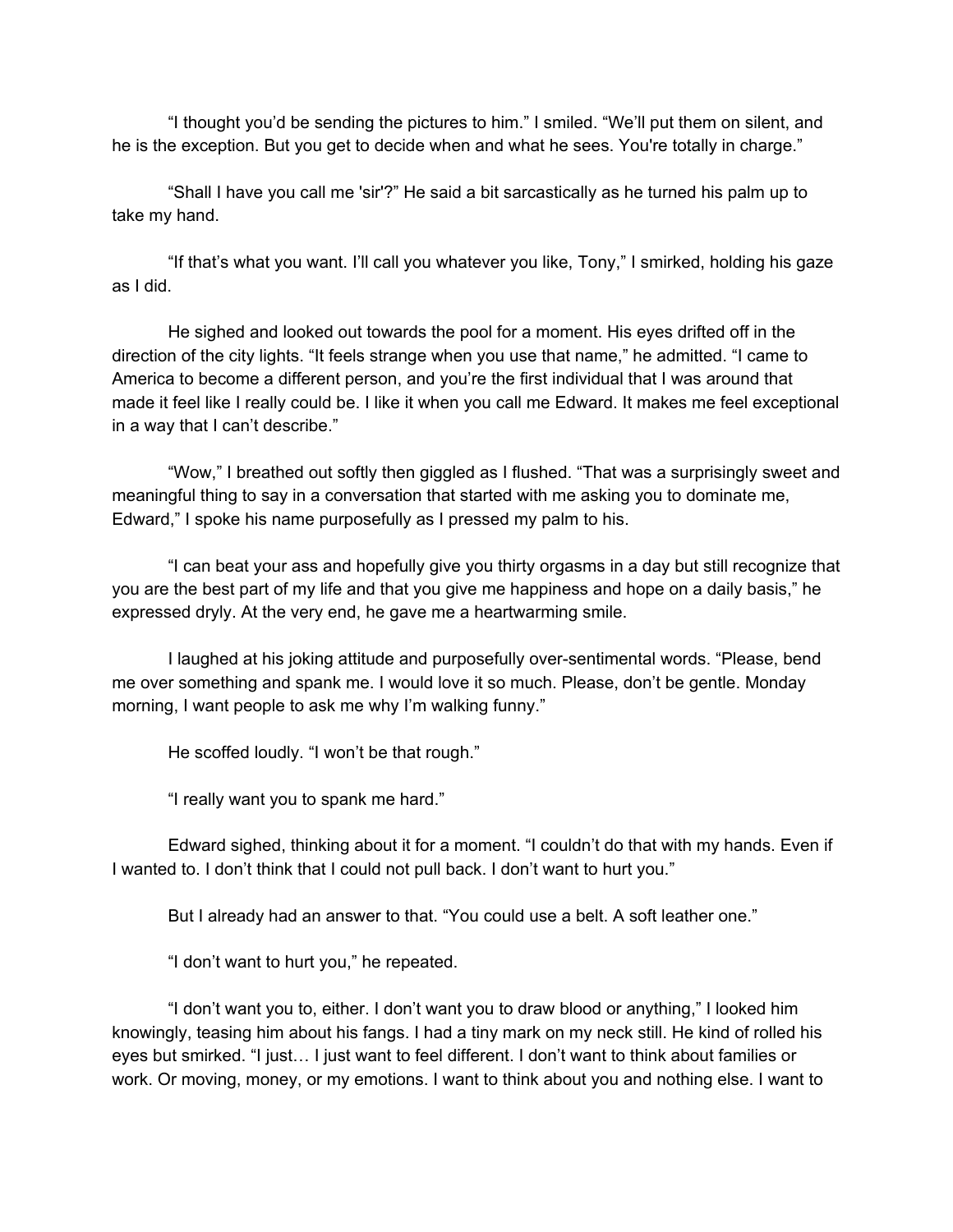make you happy. I want you to use me. I want to be totally yours and out of my own head, even if it's only for a few hours. I need it."

"Damn," Edward sighed, looking me over keenly. He tilted his head to the side as he considered his words carefully again. "So, what you're saying is that you want me to fuck your brains out?" He deadpanned just to surprise me.

I laughed loudly in shock at his funny bluntness. As always, his timing was perfect. "Yeah. Exactly. Very well put, Mr. Cullen. I want my brain to be rattled for a couple of days, please."

He chuckled as he finished his drink. "I love you. You're the best. I love our sex life so much. Thank you."

Shaking my head, I took a big gulp of my tea to finish it as well. "You're welcome, I guess? If you can actually deliver thirty orgasms, though... Who should be thanking who?"

I could tell by the look on his face that he was about to make a bad joke or comment. "So, do you think that you can actually handle it? I almost broke you the other day."

"No, you didn't. And what if I want you to break me? I hope you do. You have all day to try. There are so many things that I hope you do to me," I flirtatiously purred. He was starting to squirm in his seat, his arousal getting to him.

## "Like?"

"I hope that you play with my ass some more. You've not really got to experiment a lot, and this would be a perfect chance to."

"Wow," Edward chuckled, shaking his head almost to himself. "I have to pretend to be a vampire while thinking about what toys I'm going to play with your ass with and wondering what sweets I'm going to get to eat off of it."

"You don't have to. You could try not to be a pervert."

"No. No. That's not how this works, love. You're going to spend the afternoon getting ready for me to fuck you all day. At your own request. You're going to buy sexy clothing and pick out foods that you think that you'll like licked and eaten off your body." He looked at me as if he was struggling with the very concept. "You asked me as sweetly as you could to use your body. Bella, I know how easily you get off. And I will make you cum at least two dozen times." my boyfriend leaned in a little as he lowered his deep voice. "And I swear to you that I will use your body."